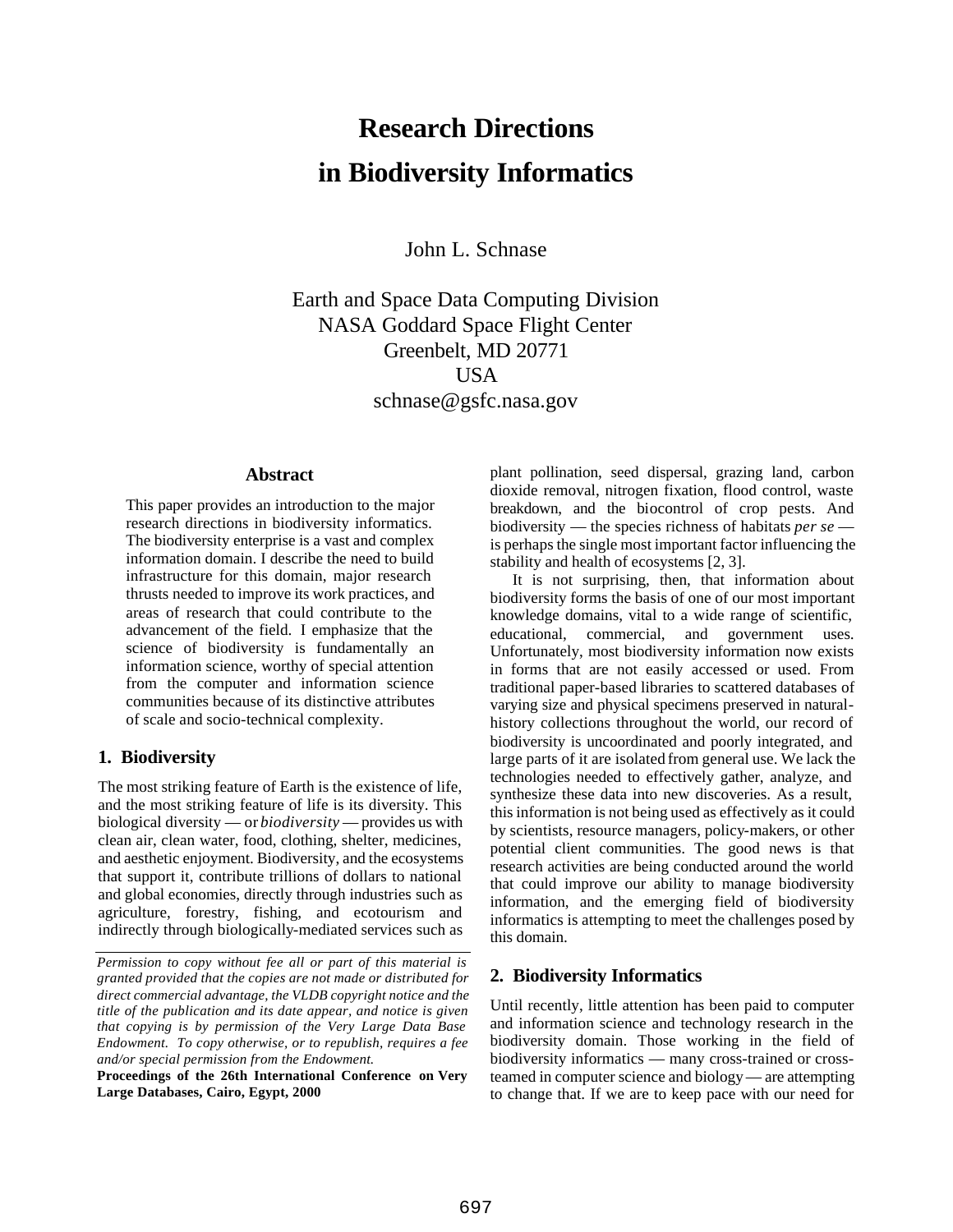quality information about the living systems of our planet, we must produce mechanisms that can efficiently manage petabytes of a whole new generation of high-resolution, Earth-observing satellite data. We must understand how to integrate these new datasets with traditional biodiversity data, such as specimen data held in natural history collections, and genomic data from cellular- and molecular-level work. We must be able to make correlations among data from these and even more disparate sources, such as ecosystem-scale global change and carbon cycle data, compile those data in new ways, analyze and synthesize them, and present the results in an understandable and usable manner.

Despite encouraging advances in computation and communication performance in recent years, we are able to perform these activities only on a very small scale. It is only recently, for example, that IBM announced plans to build the world's fastest supercomputer — *Blue Gene* which will attempt to compute the three-dimensional folding of human protein molecules. Given the thousands of proteins that are produced by the unknown millions of species on this planet, and given too that many of these molecules may have potentially significant economic value, we are clearly just embarking on a whole new world of computer-mediated exploration. We can, however, make rapid progress if the computer and information science and technology research community becomes focused on the challenges posed by the biodiversity research community.

### **3. Managing Complexity**

The single most important factor influencing the nature of work in biodiversity informatics is the problem of complexity. Living systems are complex, and they are complex at many levels. The computational challenges associated with work on cellular processes — such as decoding the structure of DNA — are enormous. But DNA-level functions are only part of an elaborate web of biotic and abiotic interactions that span from molecules to cells, and from organisms to populations and entire ecosystems. Knowledge about biodiversity is a vast and complex information domain.

This complexity arises from two sources. The first of these is the underlying biological complexity of the organisms themselves. There are millions of species, each of which is highly variable across individual organisms, populations, and time. Species have complex chemistries, physiologies, developmental cycles, and behaviors resulting from more than three billion years of evolution. There are hundreds, if not thousands, of ecosystems, each comprising complex interactions among large numbers of species and between those species and multiple abiotic factors.

The second source of complexity in biodiversity information is sociologically generated. The sociological complexity includes problems of communication and

coordination — among agencies, among divergent interests, and among groups of people from different regions, different backgrounds (academia, industry, government), and with different views and requirements. The kinds of data humans have collected about organisms and their relationships vary in precision, accuracy, and in numerous other ways. Biodiversity data types include text and numerical measurements, images, sound, and video. The range of other databases with which biodiversity datasets must interact is also broad, including geographical, meteorological, geological, chemical, physical, and genomic datasets. The mechanisms used to collect and store biodiversity data are almost as varied as the natural world that they document. In addition, biological data can be politically and commercially sensitive and can entail conflicts of interest. User's skill levels are highly variable, and training in this field is not well developed.

Because of these complexities, humans still play a crucial role in the processing of biological data. Biological information is not as amenable to automatic correlation, analysis, synthesis, and presentation as many other types of information, such as that in radioastronomy, where there is more coherent global organization and the problems being studied are often conducive to automatic analysis. In biodiversity research, people act as sophisticated filters and query processors locating resources on the Internet, downloading datasets, reformatting and organizing data for input to analysis tools, then reformatting again to visualize results. This process of creating higher-order understanding from dispersed datasets is a fundamental intellectual process in the biodiversity sciences, but it breaks down quickly as the volume and dimensionality of the data increase. Who could be expected to "understand" millions of cases, each having hundreds of attributes? Yet problems on this scale are common in biodiversity and ecosystem research.

## **4. Research Directions**

### **4.1 Information Infrastructure**

The total volume of biodiversity and ecosystem information is almost impossible to measure. We do know that whatever the total, only a fraction has been captured in digital form. The natural history museums in the US alone, for example, contain at least 750 million specimens, the vast majority of which have not been recorded in databases. The same holds for the published record, where most biodiversity and ecosystem information still resides in paper-based journals, books, field notes, and the like. Clearly, one of the most important infrastructure issues is to move the biodiversity enterprise into a digital world — to create the content for a global biodiversity digital library — by digitizing the existing corpus of scholarly work on a large scale.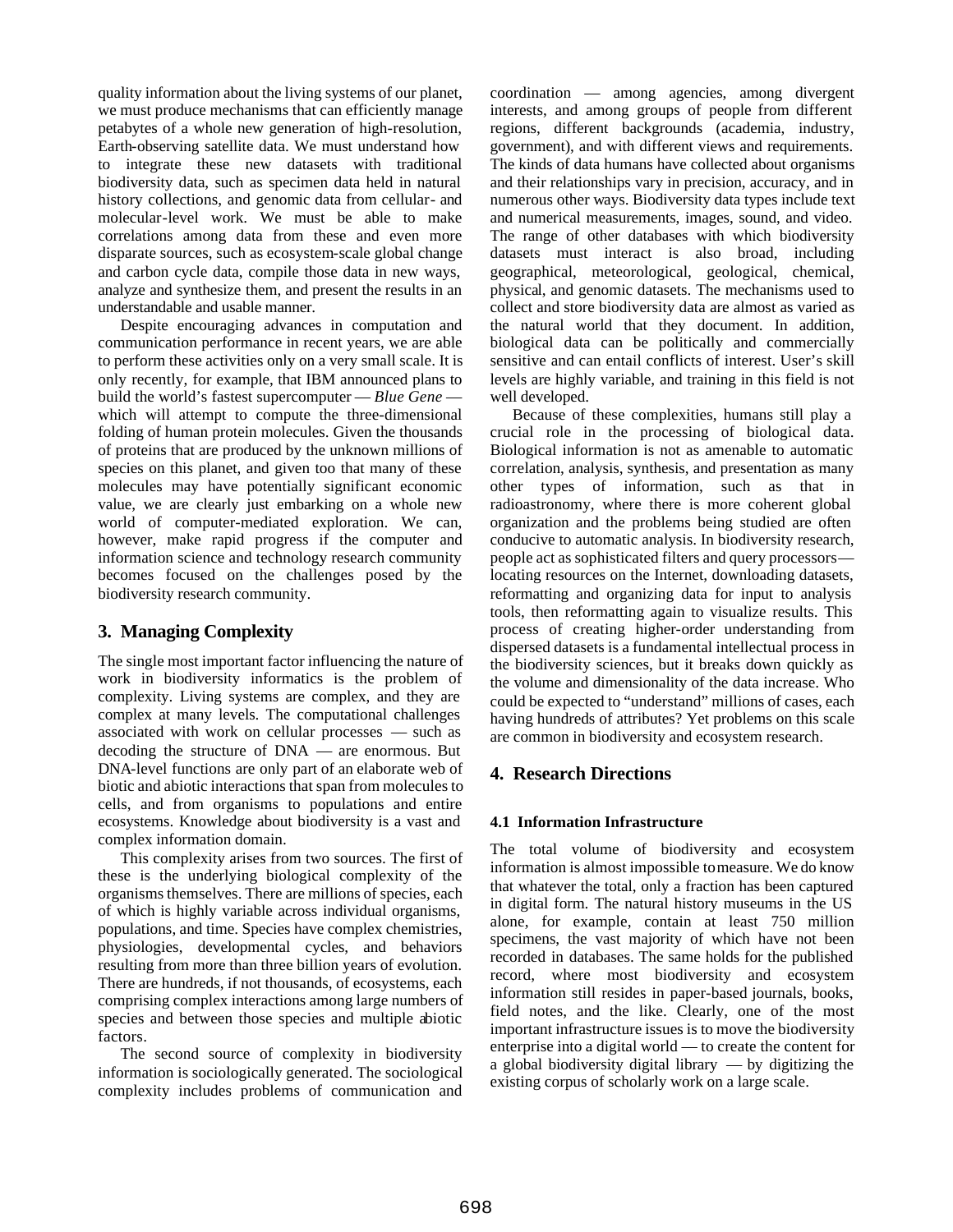Such an infrastructure would place challenging demands on network hardware services and on software services related to authentication, integrity, and security. Needed are both a fuller implementation of current technologies and consideration of tools and services in a broader context related to the use of online biological resources. Since biodiversity research is a global enterprise, this infrastructure must be designed to detect and adapt to various degrees of accessibility of resources connected to the Internet.

A fully digital, interactive biodiversity information service will require substantial computational and storage resources. Many information-retrieval and data mining techniques are intensive in their computational and inputoutput demands as they evaluate, structure, and compare large databases in a distributed environment. Distributed database searching, resource discovery, automatic classification and summarization, visualization, and presentation are also computationally intensive activities common to this field. As described earlier, large storage capacities are required for the myriad new datasets being populated by an expanding array of sensors.

In an accompanying paper in these proceedings, Cotter and Bauldock describe some of the capacitybuilding activities that are currently underway, the most prominent of which are work on the US National Biological Information Infrastructure (NBII) program and the international effort to create a Global Biodiversity Information Facility (GBIF). Importantly, both infrastructure efforts propose programs of basic and applied research in biodiversity informatics.

#### **4.2 Process Improvement**

New approaches to data management must be developed to handle biodiversity information. Massive datasets can lead to the collapse of traditional approaches in database management, statistics, pattern recognition, personalinformation management, and visualization. Many of the interesting questions that users of biodiversity information would like to ask are "fuzzy," and the data needed to answer them must come from multiple sources that will be inherently different in structure and conceptually incompatible, and the answers might be approximate.

Major advances are needed in methods for knowledge representation and interchange, database management and federation, navigation, modelling, and data-driven simulation; in approaches to describing large, complex networked information resources; and in techniques to support networked information discovery and retrieval in large-scale distributed systems. In addition to near-term operational solutions, new approaches are needed to longer-term issues, such as the preservation of digital information across generations of storage, processing, and representation technology. Traditional informationscience skills, such as thesaurus construction and

indexing, must be elaborated upon and scaled to accommodate large information sources.

Also much needed are software applications that provide more natural interfaces between humans and databases than are now available. We must refine and augment the interactions between people and machines, expand the role of agentry in information systems, and discover more powerful and more natural ways of navigating this complex scientific record.

#### **4.3 Process Reinvention**

Biologists have identified approximately 1.5 million living species of all kinds of organisms, but vast arrays of species remain to be discovered. The grand total for all life is currently estimated to fall somewhere between 10 and 100 millions species [3]. There is little doubt that the Earth's biodiversity is declining. By all estimates, we are in the midst of the sixth major extinction event of the planet's history, this one the primary result of human modifications to the environment. The Nature Conservancy has estimated that one-third of the plant and animal species in the US are now at risk of extinction. The problem is a monumental one, and forces us to consider how we should respond.

Given this context, it is disturbing to realize that the fundamental work practices of the biodiversity sciences — largely unchanged over the past two centuries — are utterly unable to keep pace with rate of habitat destruction and species loss. Species discovery is still largely a manual activity requiring field collection of specimens, months or years of laboratory analysis, and timeconsuming publishing activities. Conservation practices alone cannot solve the problem. If we hope to ever fathom the Earth's biodiversity, the biodiversity enterprise must reinvent itself — develop wholly new approaches to dealing with global-scale problems in a rapidly-changing, information age. Herein lies some of the most interesting informatics research challenges. There are at least three broad categories of research of particular relevance to this reinvention effort.

*Collaboration In-the-Large* — Bowker, in an accompanying paper in these proceedings, has described how deeply interdisciplinary and collaborative work in the biodiversity sciences can be. As an example, the Flora of North America (FNA) project is attempting to produce a comprehensive study of all the naturally occurring species of plants in North America. Surprisingly, such a study of North American plants has never been done before. FNA is a long-term publishing project involving as many as 1000 botanists distributed across North America and Europe. The result will be 30-plus printed volumes produced by Oxford University Press and an online version of the flora. FNA is an example of one of the largest coordinated, scientific publishing activities ever funded by the National Science Foundation.